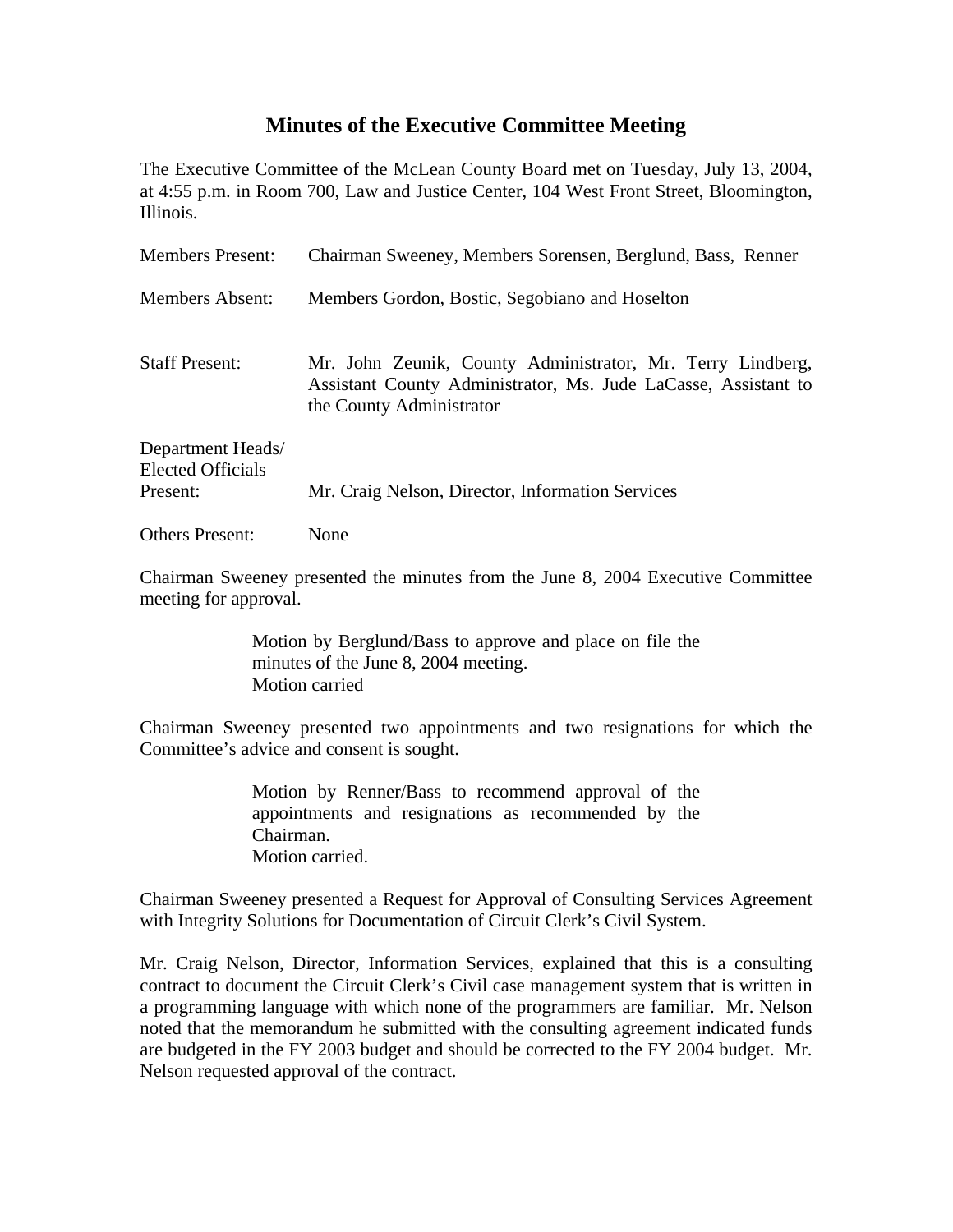> Motion by Berglund/Sorensen to recommend approval of the Consulting Services Agreement with Integrity Solutions for Documentation of the Circuit Clerk's Civil System as recommended by the Director of Information System. Motion carried.

Mr. Zeunik reported on the Property Committee items for information. He noted that there will be two items to bring to the County Board for action. One is the proposed lease agreement for *Coffee Depot* in the lobby of the Law and Justice Center. The second is a Request for Approval of the Bid for moving County offices from the Law and Justice Center to the Government Center over the four weekends during the month of August.

Chairman Sweeney asked if the Committee had any questions for Mr. Zeunik. None were heard.

Mr. Duffy Bass, Chairman, Transportation Committee, noted the Transportation Committee had no items for action. He updated the Committee that the City of Bloomington and McLean County started to enter into a jurisdictional transfer for a small section of Ireland Grove. The Transportation Committee met July 13th and unanimously rejected the proposal to finalize the transfer because the proposed transfer included the County paying to upgrade this section. The Committee indicated an interest in approving the jurisdictional transfer, but without the County paying to upgrade the road.

Chairman Sweeney asked if the Committee had any questions for Mr. Bass. None were heard.

Chairman Sweeney asked if the Transportation Committee's decision to reject the proposal will be added to the County Board Agenda for information.

Mr. Zeunik explained that it was listed on the Executive Committee Agenda because the Transportation Committee just met this morning, and, not knowing what items would be acted upon, the entire agenda was included. Mr. Zeunik noted that the Transportation Committee directed Mr. Mitchell to go back to the City and advise the City that the only way the County would accept the jurisdictional transfer is if there is no cost to the County to improve the road. If the City agrees to take the road without the County improving the road, Mr. Mitchell will bring the item back to the Transportation Committee for approval at a stand-up meeting. If the City were insistent that the only way they want to do this is if the County improves the road, then this item would not go before the Board since the Transportation Committee already rejected it.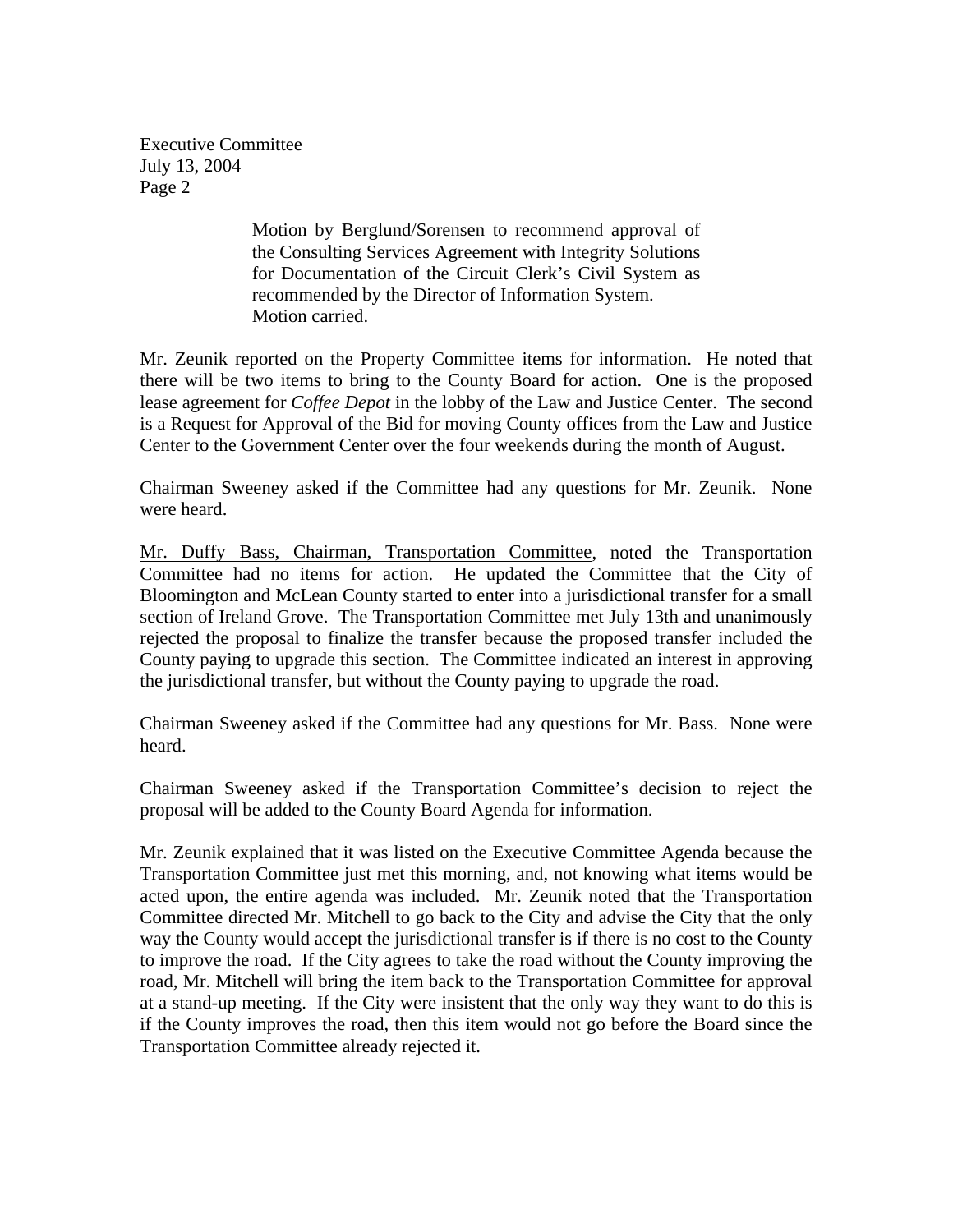Chairman Sweeney requested that it be presented to the County Board so Chairman Bass could talk about it for informational purposes.

Mr. Zeunik clarified that the City's request resulted from a proposed new subdivision, which is to be built along Ireland Grove Road. The developer requested another access for the subdivision on Ireland Grove Road. The County Highway staff felt it was inappropriate to have an access point where the developer wanted it. The Bloomington Planning Commission agreed with the developer and thought the access point should be there, and asked if there was a way to guarantee the access to the developer. The only way to guarantee the access to the developer is for the City to take over the road and then the City can grant the access.

Chairman Sweeney and Mr. Bass will discuss the situation and make a decision on taking it the County Board meeting.

Mr. Matt Sorensen, Chairman, Finance Committee, noted the Finance Committee brings one action item to the Executive Committee. The Finance Committee is requesting approval of an Ordinance of the McLean County Board Amending the Fiscal Year 2004 Combined Appropriation and Budget Ordinance for Fund 0103, which is the WIC Fund in the Health Department.

> Motion by Sorensen/Berglund to recommend approval of the Ordinance of the McLean County Board Amending the Fiscal Year 2004 Combined Appropriation and Budget Ordinance for WIC Fund 0103. Motion carried.

Mr. Sorensen indicated the Finance Committee would have the accompanying amendment to the FTE Position Resolution to go along with the Budget Amendment at the full board meeting.

There were no further questions for Mr. Sorensen.

Mr. Tari Renner, Chairman, Justice Committee noted that the Justice Committee had no items for action or to be presented to the Board. Mr. Renner indicated that the Justice Committee met and listened to monthly updates and reports.

Chairman Sweeney asked if the Committee had any questions for Mr. Renner. None were heard.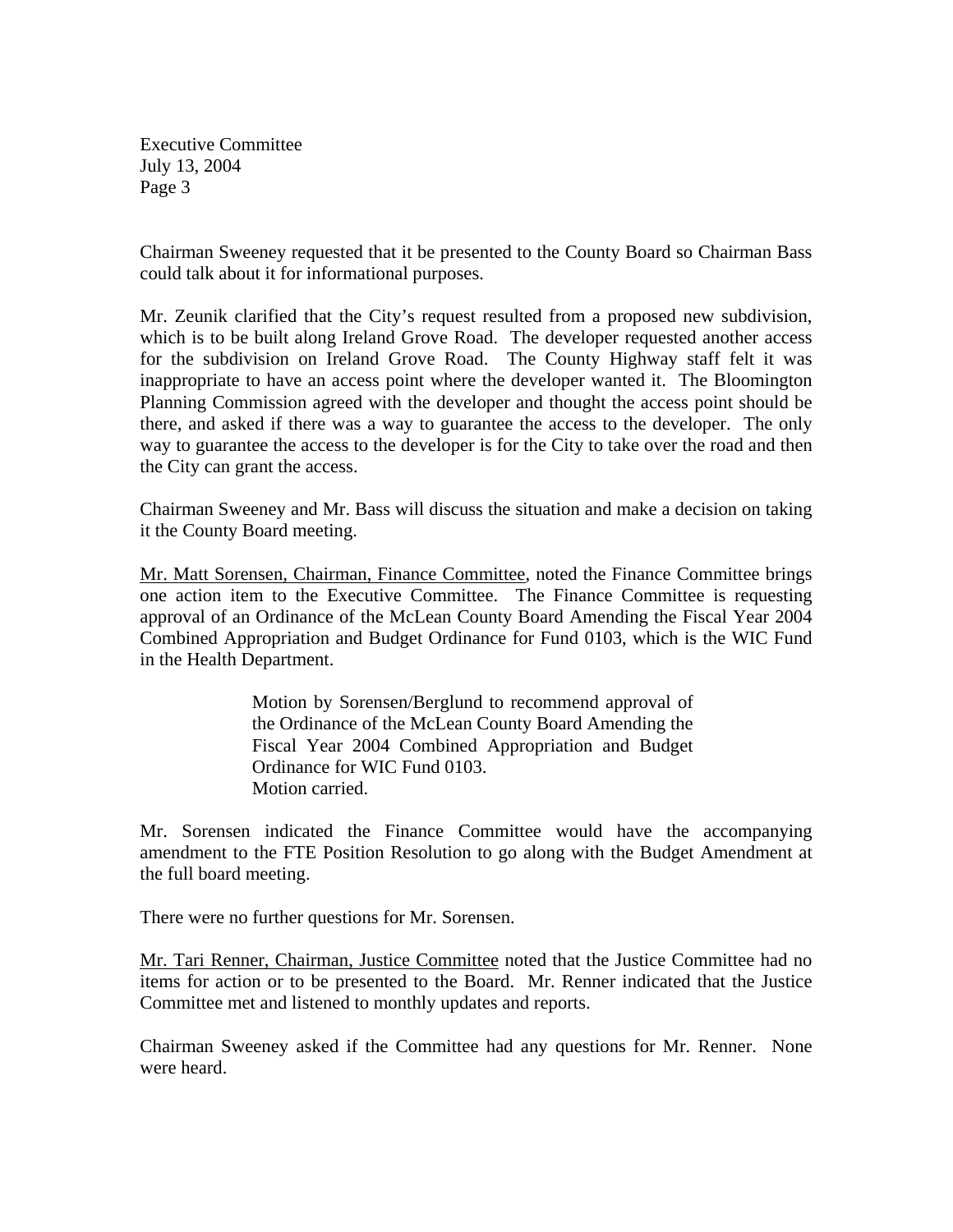Mr. Zeunik reported on the Land Use and Development Committee. He noted that the Committee brings two items for action to the Executive Committee. The Land Use and Development Committee recommends approval of a waiver of a preliminary plan requirement for a one lot final subdivision, which was approved unanimously by the Land Use Committee. The second item is a request by Brookside Farms for approval of a preliminary plan for the Crestwicke South Subdivision First Addition. The Committee recommended approval contingent upon the developer reaching a satisfactory agreement with the Township Road Commissioner to protect the road and maintain the road during construction. The subdivision has only one access that goes right through the Crestwicke Subdivision. As a result, the people who live in Crestwicke along that road will experience all the traffic during construction and after the subdivision is completed as well. The Land Use Committee recommended this for approval with four members voting in favor and two members opposed. Mr. Zeunik responded to questions noting that the subdivision is a 46-lot residential subdivision with three out-lots. The other major difference is that the developer is proposing to have public water and sanitary sewer connected to the new treatment plant and, as a result, the lot sizes are smaller than what is typically seen in a rural subdivision.

Chairman Sweeney asked the Committee if they had any questions for Mr. Zeunik. None were heard.

Mr. Zeunik, County Administrator noted that he had nothing to report to the Executive Committee. Mr. Zeunik introduced Ms. Judith LaCasse the new assistant to the County Administrator.

Chairman Sweeney presented the June 31, 2004 bills as recommended and transmitted by the County Auditor for payment. The fund total for the month is \$725,545.42.

> Motion by Renner/Bass to approve the Executive Committee bills for June 31, 2004 as presented to the Committee by the County Auditor. Motion carried.